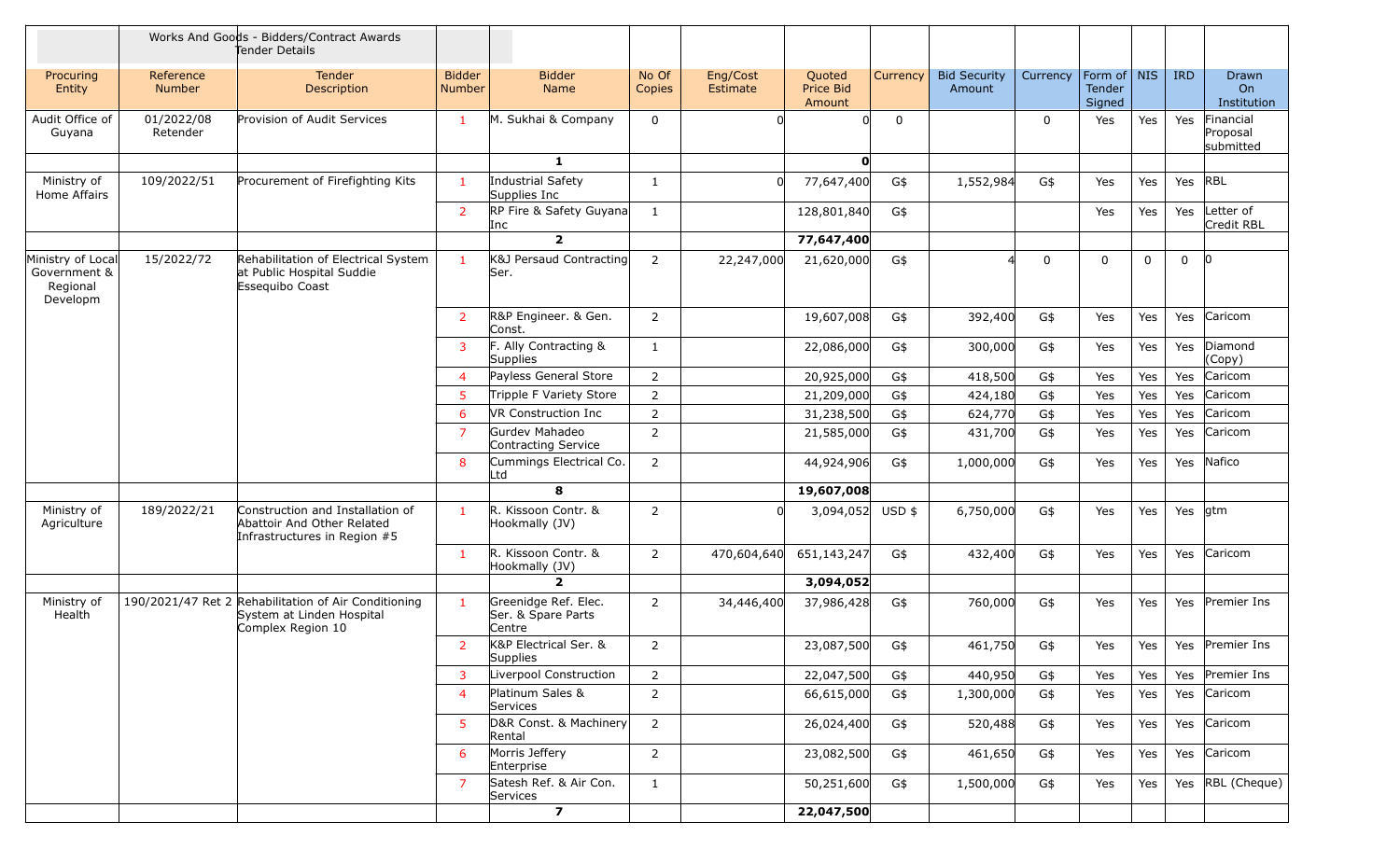|                                                     | Works And Goods - Bidders/Contract Awards<br>Tender Details |                                                                                                                                                       |                                |                                                       |                 |                      |                               |          |                               |          |                                   |     |            |                              |
|-----------------------------------------------------|-------------------------------------------------------------|-------------------------------------------------------------------------------------------------------------------------------------------------------|--------------------------------|-------------------------------------------------------|-----------------|----------------------|-------------------------------|----------|-------------------------------|----------|-----------------------------------|-----|------------|------------------------------|
| Procuring<br>Entity                                 | Reference<br>Number                                         | <b>Tender</b><br>Description                                                                                                                          | <b>Bidder</b><br><b>Number</b> | <b>Bidder</b><br>Name                                 | No Of<br>Copies | Eng/Cost<br>Estimate | Quoted<br>Price Bid<br>Amount | Currency | <b>Bid Security</b><br>Amount | Currency | Form of   NIS<br>Tender<br>Signed |     | <b>IRD</b> | Drawn<br>On<br>Institution   |
| Ministry of<br>Agriculture                          | 261/2022/21                                                 | The Procurement of Boats and<br>Engines Lot 1: Procurement of Two<br>New Outboard Engines, Lot 2-<br>Procurement of two New Wooden<br>Boats with Shed | $\overline{1}$                 | K&K Boat Build. &<br>Outboard Mechanic<br>SAers.      | $\overline{2}$  | <sup>n</sup>         | 15,098,600                    | G\$      | 301,972                       | G\$      | Yes                               | Yes | Yes        | Caricom                      |
|                                                     |                                                             |                                                                                                                                                       | $\overline{2}$                 | General Equipment<br>Guyana Ltd                       | $\mathbf{1}$    |                      | 17,552,700                    | G\$      | 312,657                       | G\$      | Yes                               | Yes | Yes        | Assuria                      |
|                                                     |                                                             |                                                                                                                                                       | 3                              | Farm Supplies Ltd                                     | $\overline{2}$  |                      | 16,400,000                    | G\$      | 328,000                       | G\$      | Yes                               | Yes | Yes        | Assuria                      |
|                                                     |                                                             |                                                                                                                                                       |                                | 3                                                     |                 |                      | 15,098,600                    |          |                               |          |                                   |     |            |                              |
|                                                     | 262/2022/21                                                 | Procurement of New 4X4 Double<br>Cab Pick UP                                                                                                          | -1                             | Massy Motors Guyana<br>∟td                            | $\mathbf{1}$    | $\Omega$             | 9,700,000                     | G\$      | 194,000                       | G\$      | Yes                               | Yes | Yes RBL    |                              |
|                                                     |                                                             |                                                                                                                                                       | 2                              | Beharry Automotive Ltd                                | $\mathbf{1}$    |                      | 11,449,632                    | G\$      | 228,993                       | G\$      | Yes                               | Yes | Yes        | Nafico                       |
|                                                     |                                                             |                                                                                                                                                       | 3                              | Ideal Autos Inc                                       | $\overline{2}$  |                      |                               | G\$      | 180,000                       | G\$      | No                                | Yes | Yes        | FTP Not com.<br>nor signed   |
|                                                     |                                                             |                                                                                                                                                       |                                | $\overline{\mathbf{3}}$                               |                 |                      | O                             |          |                               |          |                                   |     |            |                              |
| Guyana Sugar<br>Corporation                         | 265/2022/21                                                 | Supply and Delivery of Double<br>Axle Dump Trucks to GUYSUCO                                                                                          | $\mathbf{1}$                   | IBIS Const. Equip. Sales<br>& Rental Inc.             | $\overline{2}$  | <sup>0</sup>         | 57,145,784                    | G\$      | 1,303,000                     | G\$      | Yes                               | Yes |            | Yes Diamond                  |
|                                                     |                                                             |                                                                                                                                                       | $\overline{2}$                 | Guyana Tractor &<br>Equipment                         | $\overline{2}$  |                      | 71,136,000                    | G\$      | 1,420,720                     | G\$      | Yes                               | Yes | Yes        | Caricom                      |
|                                                     |                                                             |                                                                                                                                                       |                                | $\overline{2}$                                        |                 |                      | 57,145,784                    |          |                               |          |                                   |     |            |                              |
|                                                     | 266/2022/21                                                 | Supply and Delivery of Five Pivot<br>Irrigators to GUYSUCO                                                                                            | $\blacksquare$                 | Guyana Tractor &<br>Equipment                         | $\overline{2}$  | <sup>0</sup>         | 34,314,000                    | G\$      | 686,280                       | G\$      | Yes                               | Yes | Yes        | Caricom                      |
|                                                     |                                                             |                                                                                                                                                       | $\overline{2}$                 | Electro Fix Electrical<br>Services L2                 |                 |                      | 10,530,000                    | G\$      |                               |          |                                   |     |            |                              |
|                                                     |                                                             |                                                                                                                                                       | $\overline{2}$                 | Electro Fix Electrical<br>Services L1                 | $\overline{2}$  |                      | 1,539,000                     | G\$      | 361,380                       | G\$      | Yes                               | Yes | Yes        | RBL (Cheque)                 |
|                                                     |                                                             |                                                                                                                                                       | $\mathbf{3}$                   | IBIS Const Equipment<br>Sales & Rental Inc. L1        |                 |                      | 7,397,164                     | G\$      | 169,000                       | G\$      |                                   |     |            |                              |
|                                                     |                                                             |                                                                                                                                                       | 3                              | <b>IBIS Const Equipment</b><br>Sales & Rental Inc. L2 | $\overline{2}$  |                      | 34,340,671                    | G\$      | 784,000                       | G\$      | Yes                               | Yes | Yes        | Diamond                      |
|                                                     |                                                             |                                                                                                                                                       | $\overline{4}$                 | General Equipment<br>Guyana Ltd L1                    | $\overline{2}$  |                      | 20,850,000                    | G\$      | 417,000                       | G\$      | Yes                               | Yes | Yes        | Assuria                      |
|                                                     |                                                             |                                                                                                                                                       | $\overline{4}$                 | General Equipment<br>Guyana Ltd L2                    |                 |                      | 39,520,000                    | G\$      | 790,400                       | G\$      |                                   |     |            |                              |
|                                                     |                                                             |                                                                                                                                                       |                                | $\overline{ }$                                        |                 |                      | 1,539,000                     |          |                               |          |                                   |     |            |                              |
|                                                     | 267/2022/21                                                 | Construction of 500m Light Duty<br>Revetment at Balimont Estate                                                                                       | -1                             | Fazam Future Builders                                 | $\overline{2}$  | 24,050,000           | 19,892,100                    | G\$      | 397,842                       | G\$      | Yes                               | Yes | Yes        | Caricom                      |
|                                                     |                                                             |                                                                                                                                                       | $\overline{2}$                 | Associate Investments                                 | $\overline{2}$  |                      | 20,000,000                    | G\$      | 400,000                       | G\$      | Yes                               | Yes | Yes        | Assuria                      |
|                                                     |                                                             |                                                                                                                                                       |                                | $\overline{2}$                                        |                 |                      | 19,892,100                    |          |                               |          |                                   |     |            |                              |
| Ministry of<br>Tourism,<br>Industry and<br>Commerce | 34/2022/23                                                  | Expansion of the Guyana Tourism<br>Authority (GTA) Building National<br><b>Exhibition Centre</b>                                                      |                                | RK Concrete Guyana<br>Inc.                            | $\overline{2}$  | 35,877,125           |                               | G\$      | 509,982                       | $G\$     | No                                | Yes | Yes        | no FTP seen<br>Nafico (Copy) |
|                                                     |                                                             |                                                                                                                                                       | 2                              | Arjune Construction Inc                               | $\overline{2}$  |                      | 41,189,964                    | G\$      | 823,799                       | G\$      | Yes                               | Yes | Yes        | Assuria                      |
|                                                     |                                                             |                                                                                                                                                       | 3                              | S&K Const. Consul. Ser.<br>& Gen. Sup. Inc.           | $\overline{2}$  |                      | 3,554,694                     | G\$      | 411,094                       | G\$      | Yes                               | Yes | Yes        | Caricom                      |